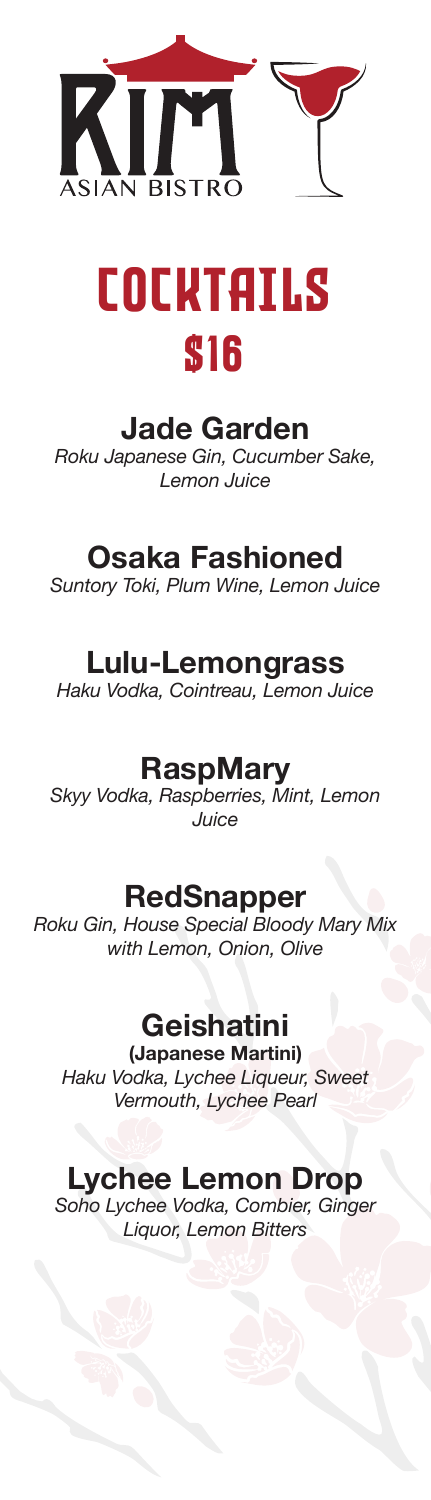



**Cabernet Sauvignon, Kendall Jackson**  *Rich Black Cherry & Cedar* \$12 Glass | \$42 Bottle

**Pinot Noir, Meiomi** *Smooth, Bright Cherry & Vanilla* \$12 Glass | \$42 Bottle

**Cabernet Sauvignon, Justin** *Soft Entry, Well Balanced, Strawberry, Earthy, Toasted Oak and Vanilla* \$17 Glass | \$65 Bottle

**Zinfandel, Federalist** *Full Bodied, Strawberry & Cinnamon Spice* \$13 Glass | \$44 Bottle

### WHITE WINE

**Chardonnay, Butter** *Rich & Luscious, Baked Lemon & Vanilla* \$12 Glass | \$42 Bottle

**Sauvignon Blanc, Kim Crawford** *Bright Citrus, Grapefruit & Creamy Mouth Feel* \$10 Glass | \$36 Bottle

**Chardonnay, Rodney Strong** *Well-balanced, Baked Apple & Toast* \$9 Glass | \$30 Bottle

**Riesling, Chateau St. Michelle** *Slightly Sweet & Refreshing, White Peach & Jasmine* \$8 Glass | \$30 Bottle

### SPARKLING

**Brut, Freixenet Carta Nevada** *Light & Fresh with Apple & Lemon* 187 ML Split Bottle \$12

**Moscato d' Asti, Ruffino** *Sweet & Refreshing, Peach & Orange Blossom* \$10 Glass | \$36 Bottle

**Prosecco, Bocelli** *Fragrant & Fruity with Fine Bubbles* \$32 Bottle

An 18% suggested gratuity will be added to parties of 6 or more.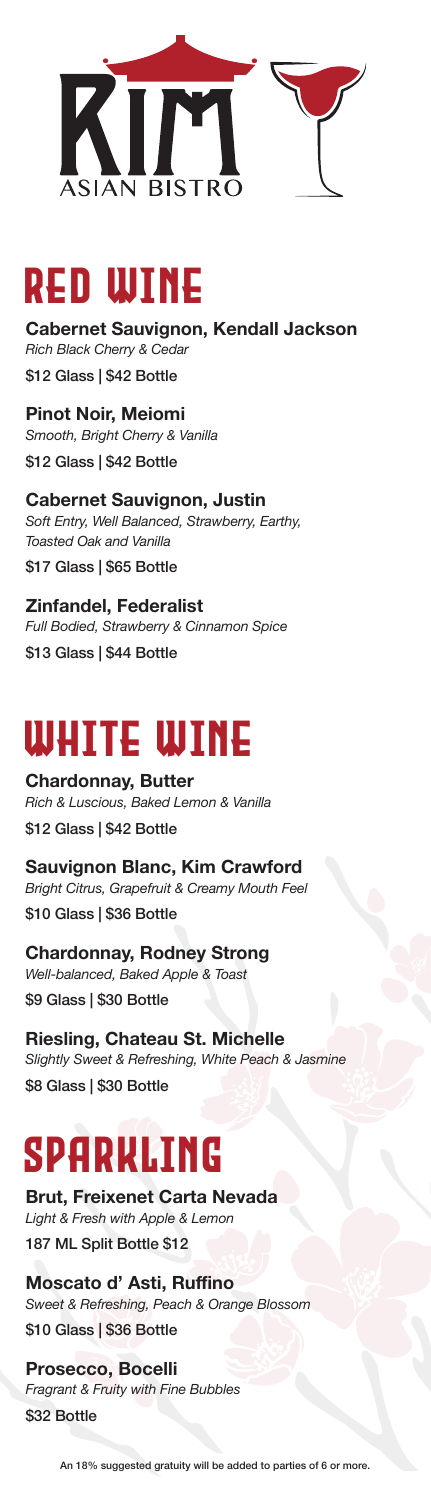

SAKE

**Gekkeikan Hot Sake** \$12 8oz

**Lychee Flavored Hot Sake** \$15 8oz

**Ginger Flavored Hot Sake** \$15 8oz

**Triple Mandarin Flavored Sake** \$15 8oz

### JUNMAI

*Meaning "Pure" in Japanese. Made with only rice, water, yeast & Koji. Rice can be polished at different percentage depending on the desired style. Pairs with a wide range of foods from Sushi to rich Chinese dishes.*

**Gekkeikan Black & Gold**  *Honeydew, Oatmeal, Papaya, Anise & Roasted Nuts* \$7 Glass | \$35 Bottle

**Sho Chiku Bai Sho Organic** *Yellow Apple, Wheat Bread & Dry Oatmeal* \$7.50 Glass | \$45 Bottle

# JUNMAI GINJO

*Premium Sake with rice polished to 60% of the original size. Can vary in style from rich & fruity to dry and pure, pairing beautifuly with Sushi and delicate dishes.*

**Momokawa Sake Diamonds** *Apple Cider, Pear, Sweet Cream, Baking Spices* \$35 Bottle

**Hakutsuru Superior** *Flowery Fragrant, Silky, Well Balanced Mouth Feel* \$7 Glass | \$45 Bottle